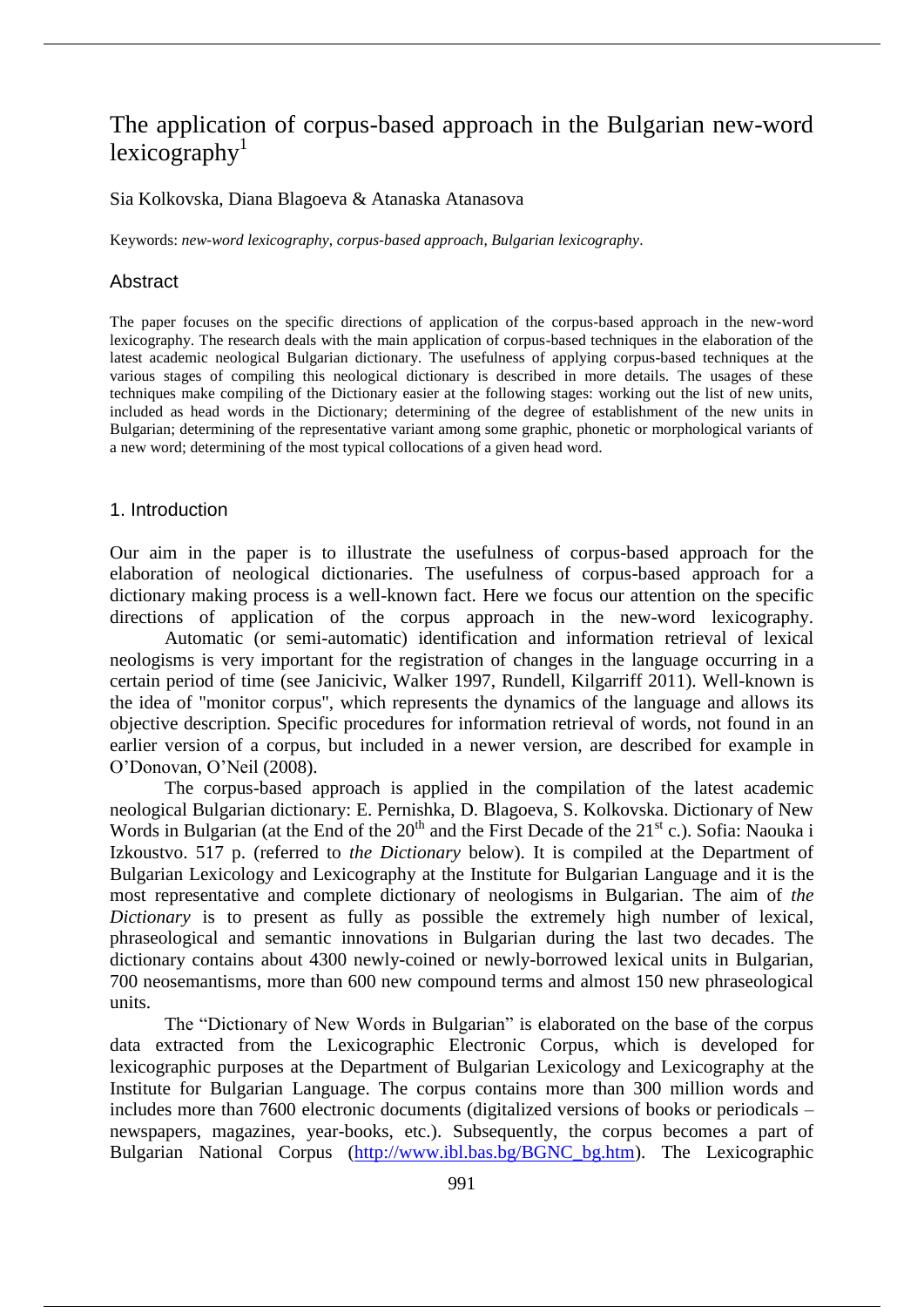Electronic Corpus includes four sub-corpora which have been set apart on the grounds of chronological characteristics. As empirical basis for lexicographic description of the dynamics of the new Bulgarian lexis we use a sub-corpus consisting of texts published after 1990. That neological sub-corpus is a reliable source for the extraction of lexicographically relevant information as it includes more than 6600 electronic documents which consist of more than 240 million words. The sub-corpus is representative for the new Bulgarian lexis and is relatively well-balanced as it presents a wide range of styles and genres. It comprises texts of both the informative and fictional type and includes 5289 documents (with 132 million words) selected from magazines and newspapers and 1374 documents (with 110 million words) selected from the fiction. The informative texts belong to various fields (scientific, popular science, documentary, memoir literature, political journalism, etc.) and the fictional texts present various genres of fiction, poetry, drama, etc.

The compilation of *the Dictionary* is crucially optimized as the corpus data are extracted from the neological sub-corpus by means of the search tool (developed at the Department of Computational Linguistics at the Institute for Bulgarian Language) and the lexical profiling system Sketch Еngine (see Kilgarriff, Rundell 2002).

The application of the corpus-based techniques facilitates essentially the process of compilation of *the Dictionary*, especially at the following stages of that process:

#### 2. When working out the list of new units to include in *the Dictionary*

The corpus-based approach is very useful for the creation of neological dictionaries mainly because it enables lexicographers to objectify and justify the neological status of individual units. Instead of using only traditional techniques of manually elaboration of the list of words in *the Dictionary* mentioned above, we applied the procedure of semi-automatic extraction of neologisms from the neological sub-corpus. We automatically extracted an alphabetical frequency list of the word forms from that sub-corpus. The list was compared (by means of a special computer programme) with a reference list of the word forms belonging to the core Bulgarian lexis. As a result of the comparison, a list of units from the sub-corpus, which are not included in the reference list, was created. That was an expanded list of about 30 000 units which were considered as candidates for inclusion in *the Dictionary.* This extended list was manually processed by lexicographers. During processing, some cases were removed as irrelevant ones: proper names, words containing spelling mistakes and misprints, unrecognized forms of well-known lemmas, words containing foreign graphics, etc. The shortlist, a result of the processing (comprising true neologisms as well as various types of occasionalisms, potential words, etc.) became a basis for selection of items to be included in *the Dictionary* as entries. The restrictions of described semi-automatic method for extracting neologisms (in particular: its inapplicability to detect neosemantisms, new set phrases, terminological or other phrases) were offset by traditional methods (manual extraction).

#### 3. When determining the degree of establishment of the new units in Bulgarian

The corpus-based approach enables us to objectify and justify the neological status of the units included in the expanded list mentioned above. Only these new units from the list, which are not occasional words, are included in *the Dictionary*. The mechanism applied by us for distinguishing the new words from the occasionalisms is based on the understanding that the new words are units of language and they are lexicalized. On the contrary, the occasionalisms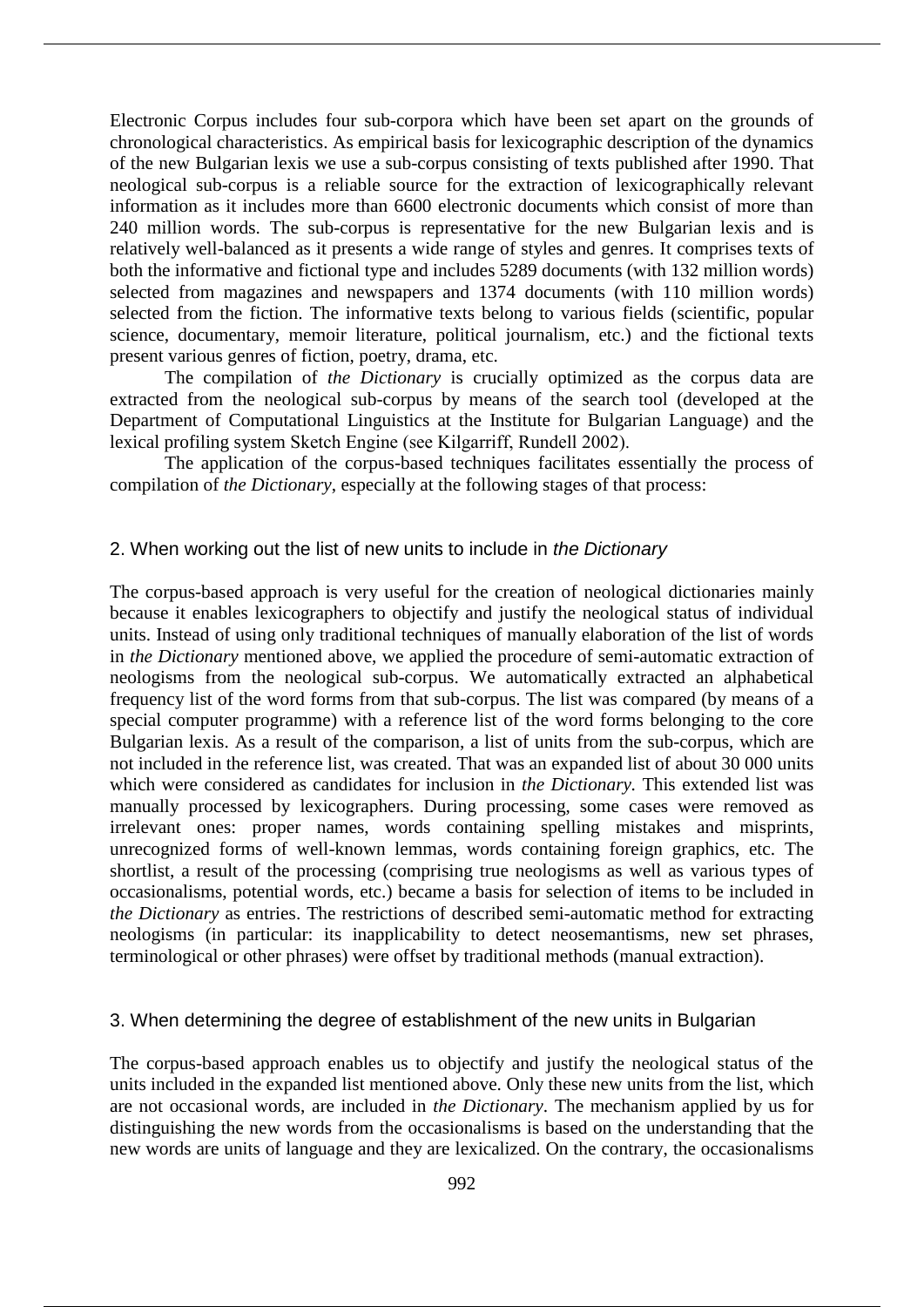are created for the single act of communication and are bound with definite context. That difference between the new words and the occasionalisms determines the difference in their frequency. Namely, the frequency we used as an objective criterion for the automatic recognition of these two types of units in the neological corpus. We assumed that a certain new unit tends to be lexicalized if it has shown a minimum frequency of more than three occurrences in the corpus (excluding repetitions and cited reproductions of the same text in different documents). New words with occurrences below the minimum were considered as ocasionalisms and they were not included in *the Dictionary*. Except the frequency of the candidates for new words, we also took into account the distribution of the words in accordance with the understanding of P. Hanks that for the corpus lexicography the frequency is an important criterion but it is not enough as the distribution also should be taken into account (Hanks 2003: 58).

The usage of statistical methods for automatic or semi-automatic detection of neologisms is limited because the new words tend to have uncommon use. As M. Rundell and A. Kilgarriff point out: "For new-word finding we will want to include items in a candidate list even though they occur just once or twice. Statistical filtering can therefore only be used minimally." (Rundell, Kilgarriff 2011).

## 4. When determining the representative variant among some graphic, phonetic or morphological variants of a new word

The corpus-based approach helps the lexicographers to take a decision which one of several variants of a new word is the most representative and perspective to establish in the language system. The objective corpus-driven data about the frequency of variants of a new word is very helpful because a lot of neologisms (especially borrowings) are in the process of gradually adaptation to the language and have graphical and/or morphological variants. With respect to *the Dictionary* mentioned above, the decision in a lot of cases is taken on the base of the frequency of the different variants in the neological sub-corpus. For example, because of the prevailing frequency (397 occurrences) of the graphic variant of the borrowing from English *плейър* (Engl. *player*) in comparison with the variant *плейер* (6 occurrences) we preferred the first one as a head word in the *Dictionary*. The same is the case with the forms *мърчандайзинг* (Engl. *merchandising*) and *мърчандайзер* (Engl. *merchandiser*) which were included as head words instead of less frequent forms respectively *мърчъндайзинг and мърчъндайзер*. The borrowing noun *билборд* (Engl. *billboard*) is represented in *the Dictionary* with a plural form *билбордове*, because of the prevailing frequency (514 occurrences) in comparison with other morphological variant - *билборди* (8 occurrences) (see the Figure 1 below).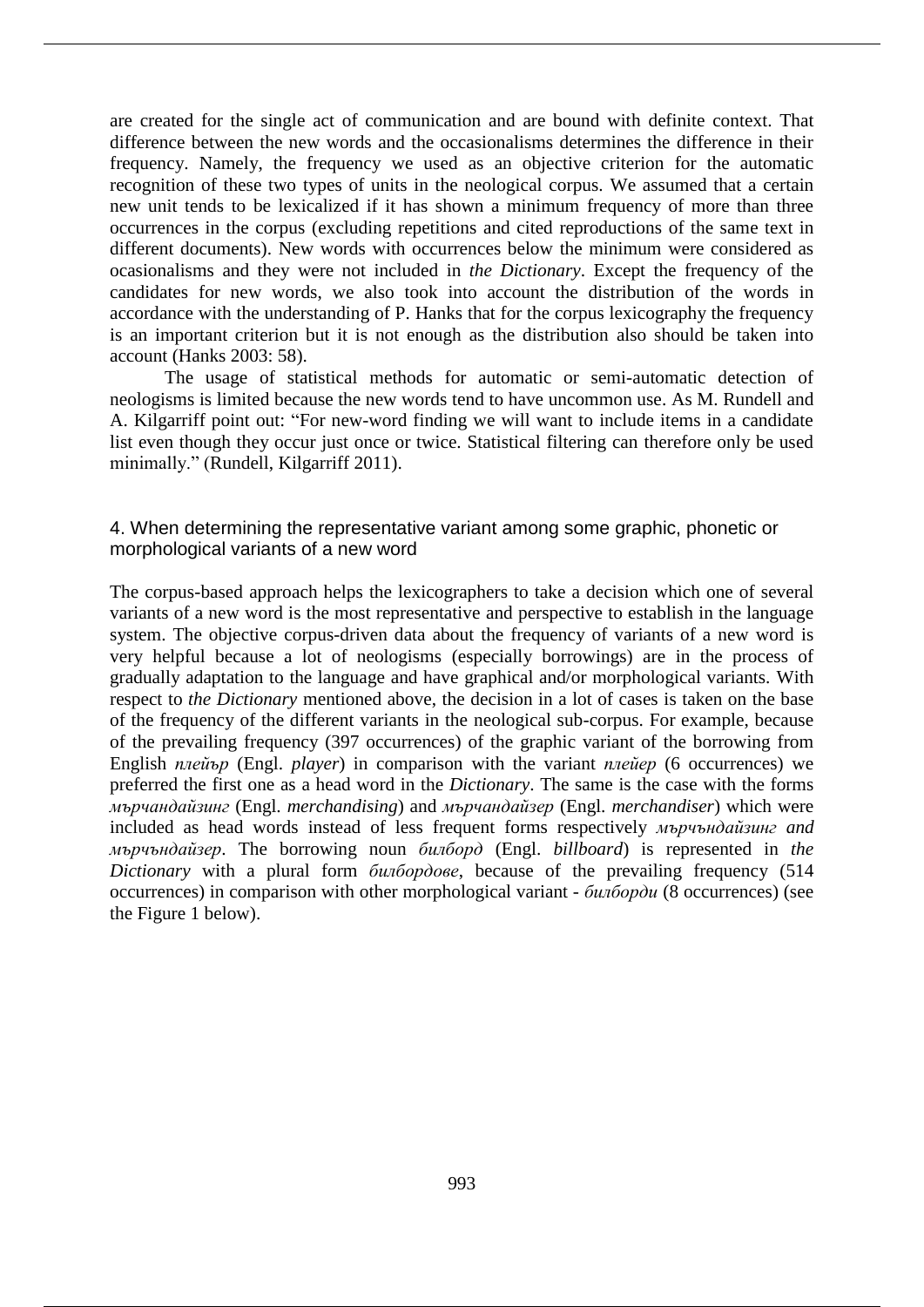

от тях бяха демонтирани по нареждане на кмета Бойко Борисов още в първите дни след избирането му за градоначалник. +

**Figure 1.** Occurrences of the morphological form *билбордове* in the Corpus

## 5. When determining the most typical collocations of a given head word

It is well-known that the corpus data helps the lexicographer in determining the most frequent collocations of a given word which should be given in the lexical entry. That information is especially valuable for the new-word lexicography because of the high dynamics of new words and the fact that in a lot of cases their usage is not established.

In the computational lexicography for measuring the significance (salience) of the collocations different statistical techniques are used such as MI, MI3, T-score, log likelihood, minimum sensitivity, log dice, MI.log f etc. (see Kilgarriff, Tugwell 2001 and the literature quoted there). The corpus query systems usually include one or more of these functions.

For the extraction of the most frequent collocation from the neological sub-corpus we use the corpus query systems developed at the Institute for Bulgarian Language (at the Department of Computational Linguistics). For example, by means of that software tool we determined as the most frequent among the extracted collocations of the new adjective *виртуален* (Engl. *virtual*) the following collocations of that adjective: *виртуална реалност*  (Engl. *virtual reality*), *виртуален секс* (Engl. *virtual sex*), *виртуална библиотека* (Engl. *virtual library*), *виртуален свят* (Engl. *virtual world*) (see the Figure 2 below)*.* These collocations were included in the lexical entry of the adjective *виртуален* as the most representative ones.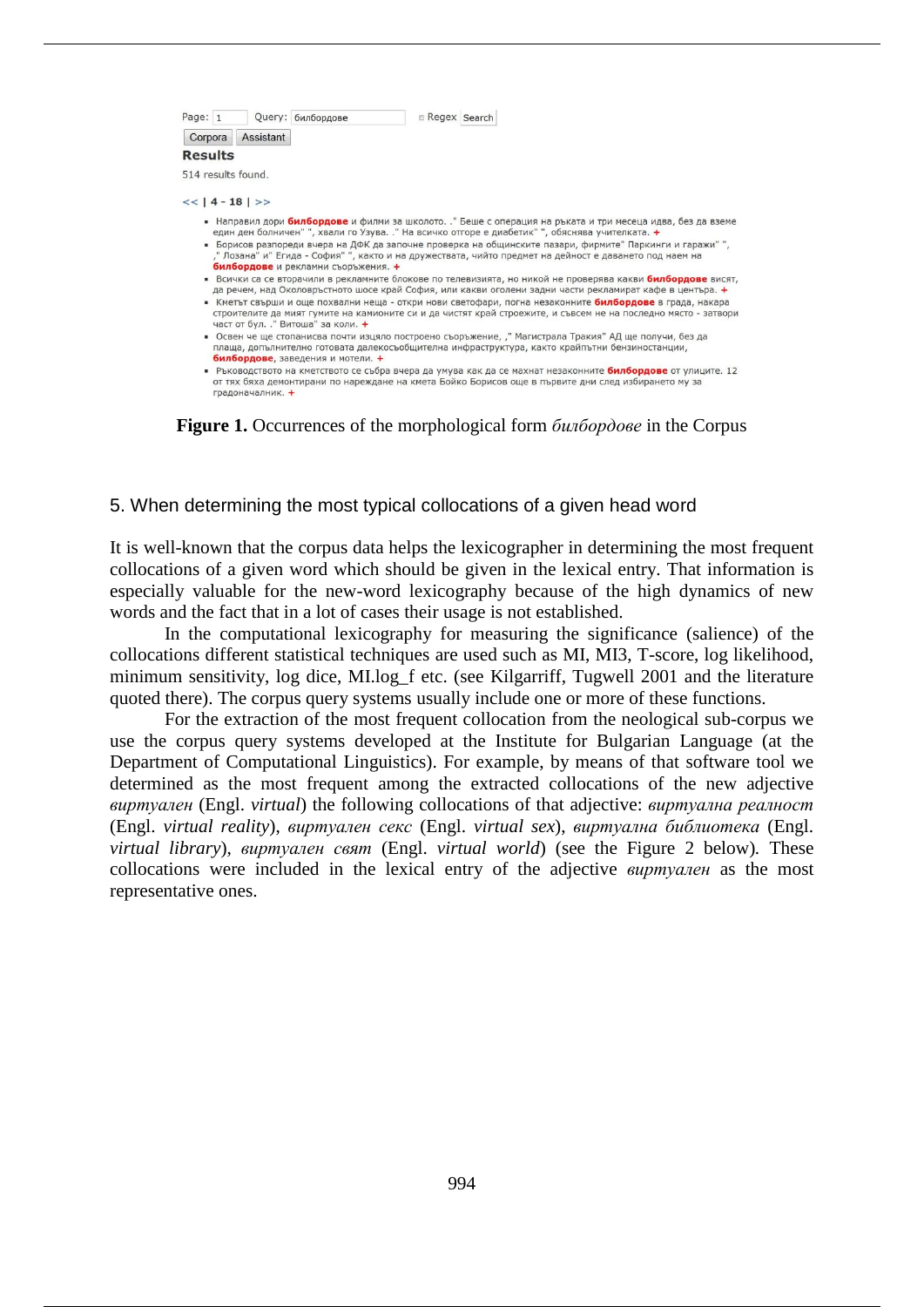| Word 1: виртуална                                                                                                                                                                                                                                                                   | Word 2: | Collocations |
|-------------------------------------------------------------------------------------------------------------------------------------------------------------------------------------------------------------------------------------------------------------------------------------|---------|--------------|
| <b>Statistics:</b>                                                                                                                                                                                                                                                                  |         |              |
| виртуална: 0                                                                                                                                                                                                                                                                        |         |              |
| виртуална :<br>• виртуална реалност: 125<br>• виртуална библиотека: 34<br>виртуална мрежа: 27<br>u,<br>■ виртуална \$: 20<br>виртуална среда: 19<br>٠<br>виртуална частна: 14<br>٠<br>■ виртуална и: 13<br>• виртуална машина: 9<br>• виртуална вселена: 9<br>• виртуална връзка: 8 |         |              |
|                                                                                                                                                                                                                                                                                     |         |              |

**Figure 2.** Collocations of the of the adjective *виртуален* 'virtual' (във форма за ж.р. ед. ч.) in the Corpus.

The application of the corpus-based approach in the new-word lexicography leads to crucial improvements in dictionary-making process and ensures objectivity and exhaustiveness in the lexicographical treatment of the lexical innovations.

# Note

<sup>1</sup> The research is carried out with partial financial support of Bulgarian Science Fund (Contract DTK 02/52 of 2009)

# References

- **Hanks, P. 2003.** 'Lexicography.' In R. Mitkov (еd.), *The Oxford handbook of computational linguistics.* Oxford: Oxford University Press, 48–69.
- **Janicivic, T. and D. Walker 1997.** 'NeoloSearch: Automatic Detection of Neologisms in French Internet Documents.' In *Proceedings of ACH/ALLC'97*. Queen's University, Ontario, Canada, 93–94.
- **Kilgarriff, A. and D. Tugwell 2001.** 'WORD SKETCH: Extraction and Display of Significant Collocations for Lexicography.' In *Proceedings of Collocations workshop*, ACL 2001. Toulouse, 32–38.
- **Kilgarriff A. and M. Rundell 2002.** 'Lexical Profiling Software and its Lexicographic Applications: a Case Study.' In A. Braasch and C. Povlsen (eds.), *Proceedings of the Tenth EURALEX International Congress, EURALEX 2002, Copenhagen, Denmark, August 13–17, 2002.* Copenhagen: *CST*, 807–919.
- **O'Donovan, R. and M. O'Neill 2008.** 'A Systematic Approach to the Selection of Neologisms for Inclusion in a Large Monolingual Dictionary.' In E. Bernal and J. DeCesaris (eds.), *Proceedings of the XIII Euralex International Congress: Barcelona, 15-19 July 2008*. Barcelona: L'Institut Universitari de Lingüistica Aplicada, Universitat Pompeu Fabra, 571–579.
- **Rundell, M. and A. Kilgarriff 2011. '**Automating the creation of dictionaries: where will it all end?' In F. Meunier, S. De Cock, G. Gilguin, M. Paquot (eds.), *A Taste for*